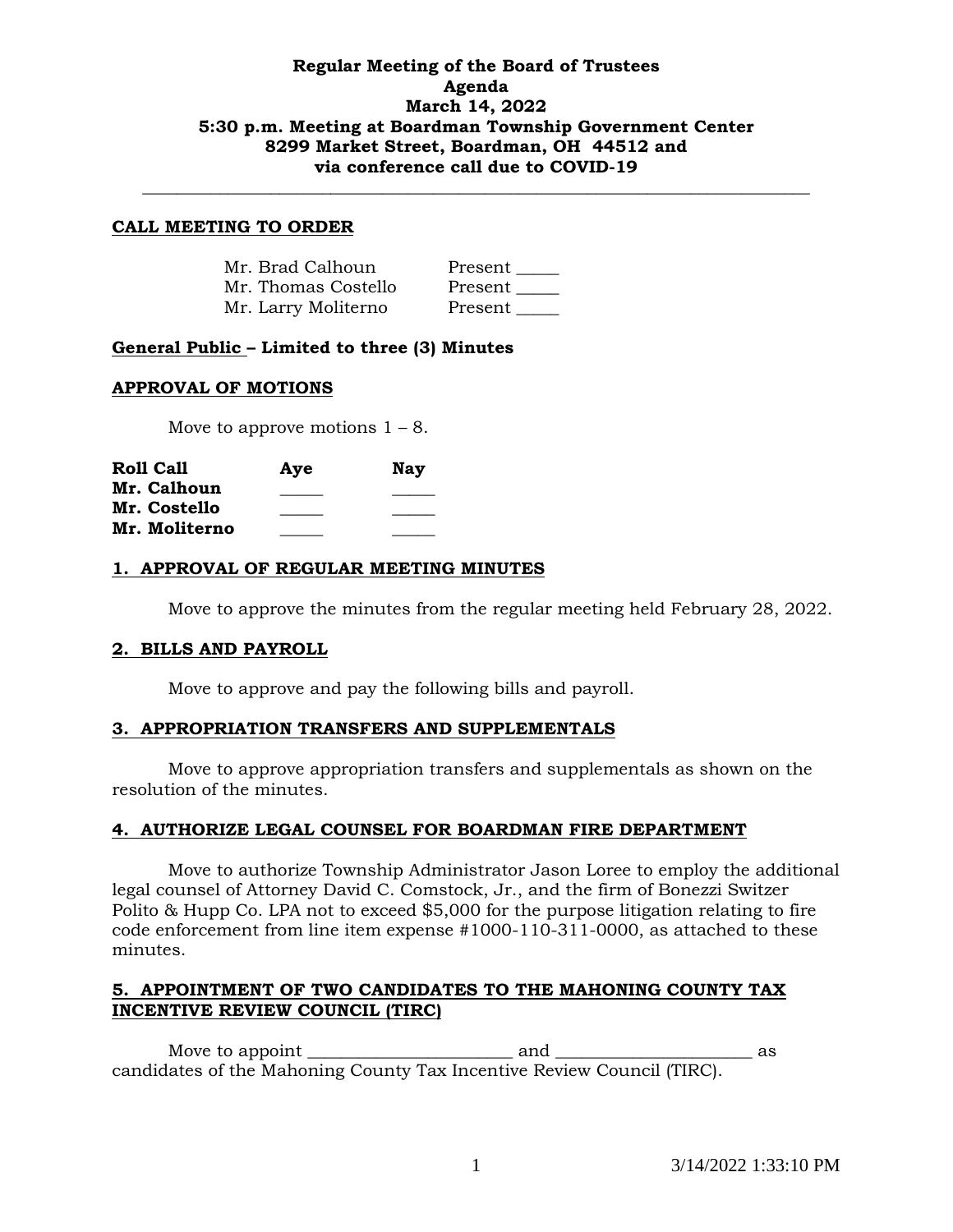# **6. ADOPT RESOLUTION TO ACCEPT BIDS FOR ROAD DEPARTMENT GARAGE ROOF REPLACEMENT AND TO AWARD TO BOAK & SONS, INC.**

Move to accept bids opened for the Road Department Garage Roof Replacement on March 4, 2022 as follows:

|                                | Base Bid | Alternate A1 | Total Bid    |
|--------------------------------|----------|--------------|--------------|
| Boak & Sons, Inc. \$634,373.00 |          | \$53,185.00  | \$581,188.00 |
| RJK Construction \$794,234.00  |          | \$86,384.00  | \$707,850.00 |

and to award to Boak & Sons, Inc., 75 Victoria road, Youngstown, Ohio 44515 in the amount of \$581,188.00. The cost for this construction will be from an account determined by the Fiscal Officer.

### **7. NEW LIQUOR PERMIT REQUEST FOR STEEL TOWN SURNISE DELI & CATERING, LLC**

Move to authorize Fiscal Officer William D. Leicht to endorse the "Notice to Legislative Authority", Ohio Division of Liquor Control, for a new D3 Liquor Permit for Steel Town Sunrise Deli & Catering LLC dba Steel Town Sunrise, 8535 South Avenue, Boardman Township, Boardman, Ohio, 44514, Filing Date 3-01-2022, Permit No. 8527651, Receipt No. D33460.

### **8. AUTHORIZE PURCHASE OF BODY ARMOR FOR POLICE DEPARTMENT**

Move to approve, based upon the recommendation of Chief Todd Werth, the purchase of eleven (11) sets of protective body armor for Boardman Police Officers in the amount of \$13,386.50 from Vance's Law Enforcement from line item expense #2081-760-450-0010.

**Marilyn Kenner – Road Superintendent**

**Mark Pitzer – Fire Chief**

**Todd Werth – Police Chief**

**Krista Beniston – Director of Zoning and Development**

**Jason Loree – Administrator**

**William D. Leicht – Fiscal Officer**

**Trustees:**

**Old Business Mr. Calhoun Mr. Costello Mr. Moliterno**

**New Business: Mr. Calhoun Mr. Costello Mr. Moliterno**